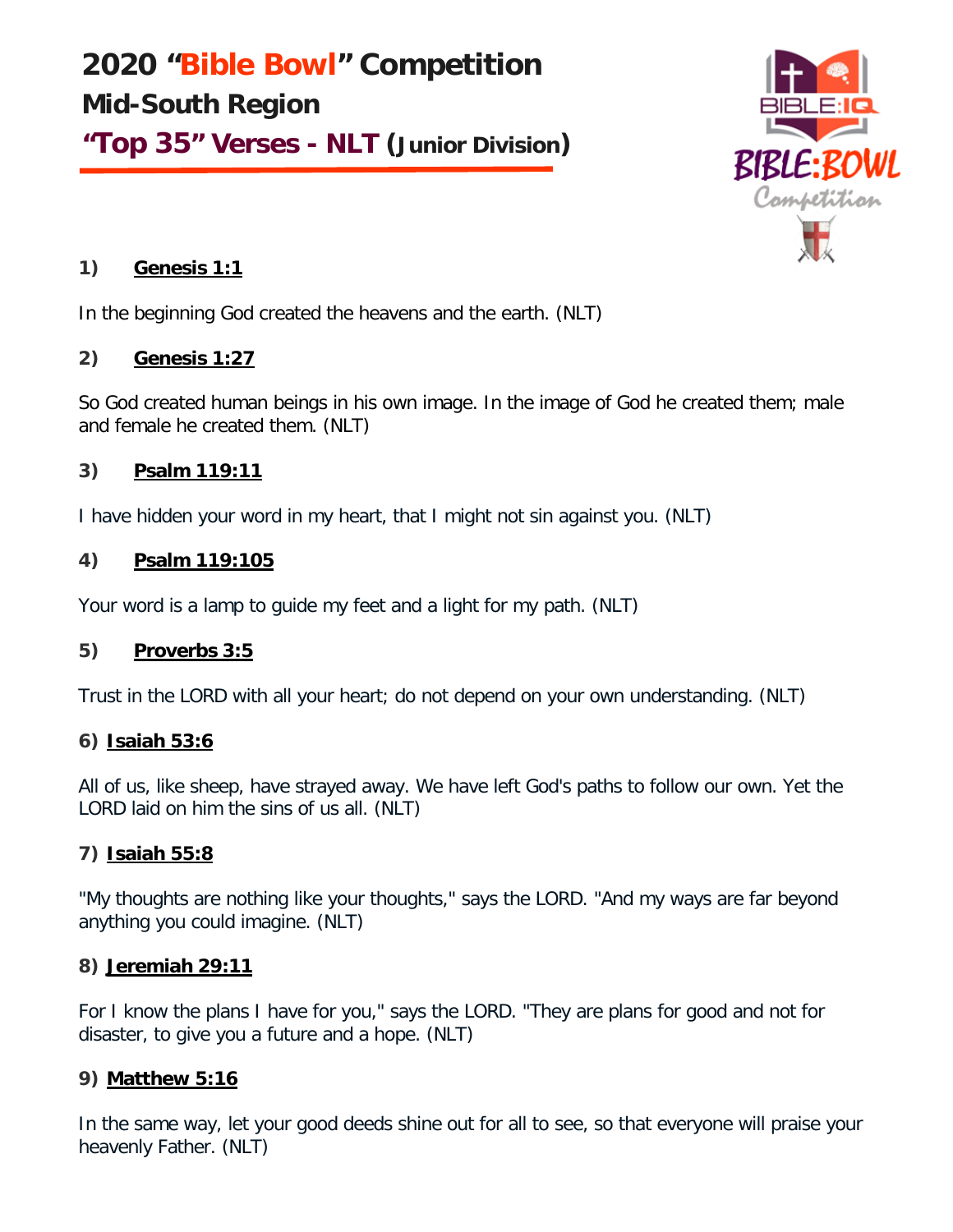#### **10) Matthew 22:37**

Jesus replied, "'You must love the LORD your God with all your heart, all your soul, and all your mind.' (NLT)

#### **11) Matthew 28:19**

Therefore, go and make disciples of all the nations, baptizing them in the name of the Father and the Son and the Holy Spirit. (NLT)

## **12) John 1:1**

In the beginning the Word already existed. The Word was with God, and the Word was God. (NLT)

#### **13) John 3:16**

"For God loved the world so much that he gave his one and only Son, so that everyone who believes in him will not perish but have eternal life. (NLT)

#### **14) John 3:17**

God sent his Son into the world not to judge the world, but to save the world through him. (NLT)

#### **15) John 10:10**

The thief's purpose is to steal and kill and destroy. My purpose is to give them a rich and satisfying life. (NLT)

#### **16) John 11:25**

Jesus told her, "I am the resurrection and the life. Anyone who believes in me will live, even after dying. (NLT)

## **17) John 13:35**

Your love for one another will prove to the world that you are my disciples." (NLT)

#### **18) John 14:6**

Jesus told him, "I am the way, the truth, and the life. No one can come to the Father except through me. (NLT)

## **19) Acts 4:12**

There is salvation in no one else! God has given no other name under heaven by which we must be saved." (NLT)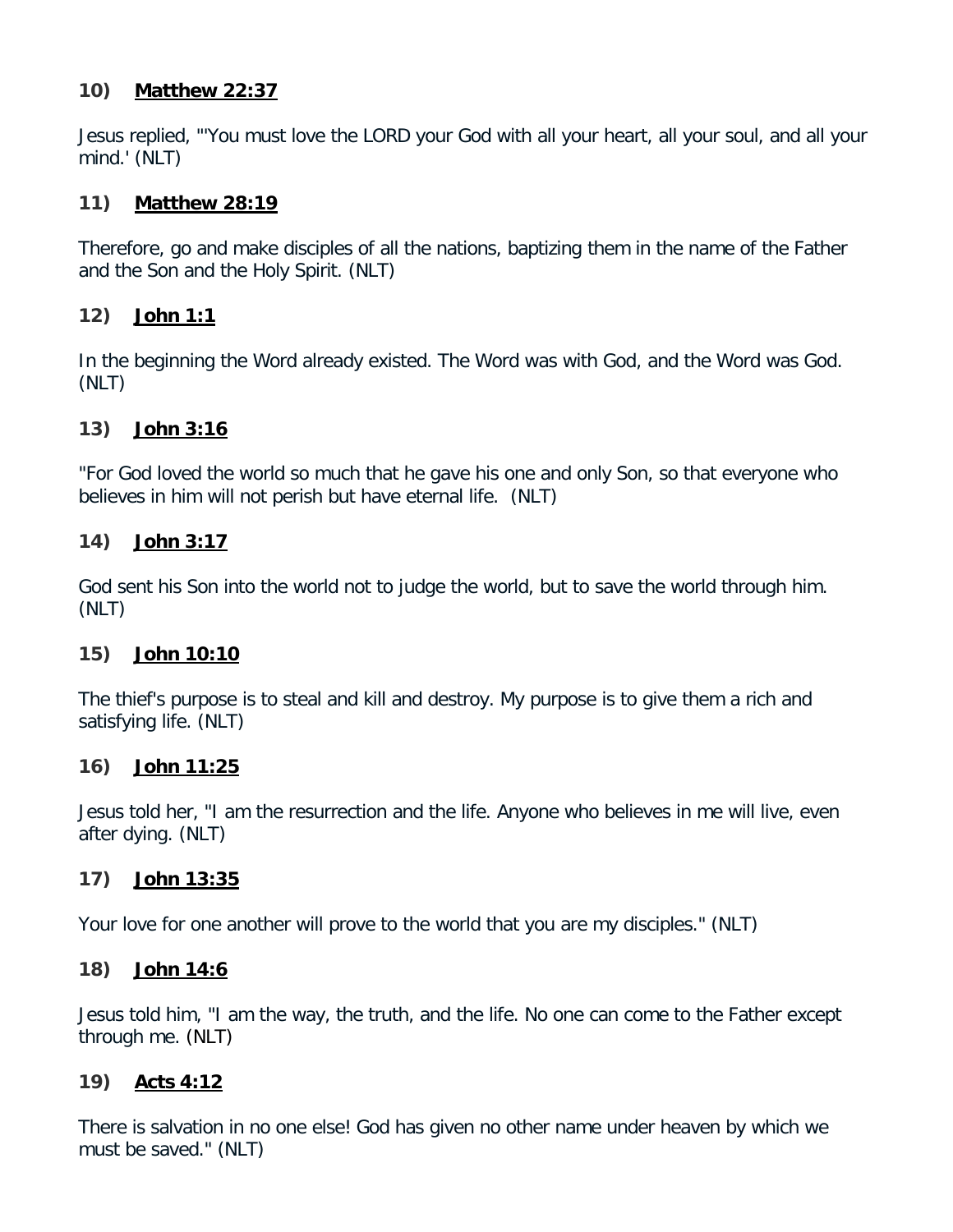### **20) Romans 3:23**

For everyone has sinned; we all fall short of God's glorious standard. (NLT)

### **21) Romans 6:23**

For the wages of sin is death, but the free gift of God is eternal life through Christ Jesus our Lord. (NLT)

#### **22) Romans 8:28**

And we know that God causes everything to work together for the good of those who love God and are called according to his purpose for them. (NLT)

#### **23) Romans 10:17**

So faith comes from hearing, that is, hearing the Good News about Christ. (NLT)

#### **24) 2 Corinthians 5:17**

This means that anyone who belongs to Christ has become a new person. The old life is gone; a new life has begun! (NLT)

#### **25) Ephesians 2:8**

God saved you by his grace when you believed. And you can't take credit for this; it is a gift from God. (NLT)

#### **26) Philippians 1:6**

And I am certain that God, who began the good work within you, will continue his work until it is finally finished on the day when Christ Jesus returns. (NLT)

## **27) Philippians 4:6**

Don't worry about anything; instead, pray about everything. Tell God what you need, and thank him for all he has done. (NLT)

#### **28) Philippians 4:13**

For I can do everything through Christ, who gives me strength. (NLT)

## **29) 1 Thessalonians 5:18**

Be thankful in all circumstances, for this is God's will for you who belong to Christ Jesus. (NLT)